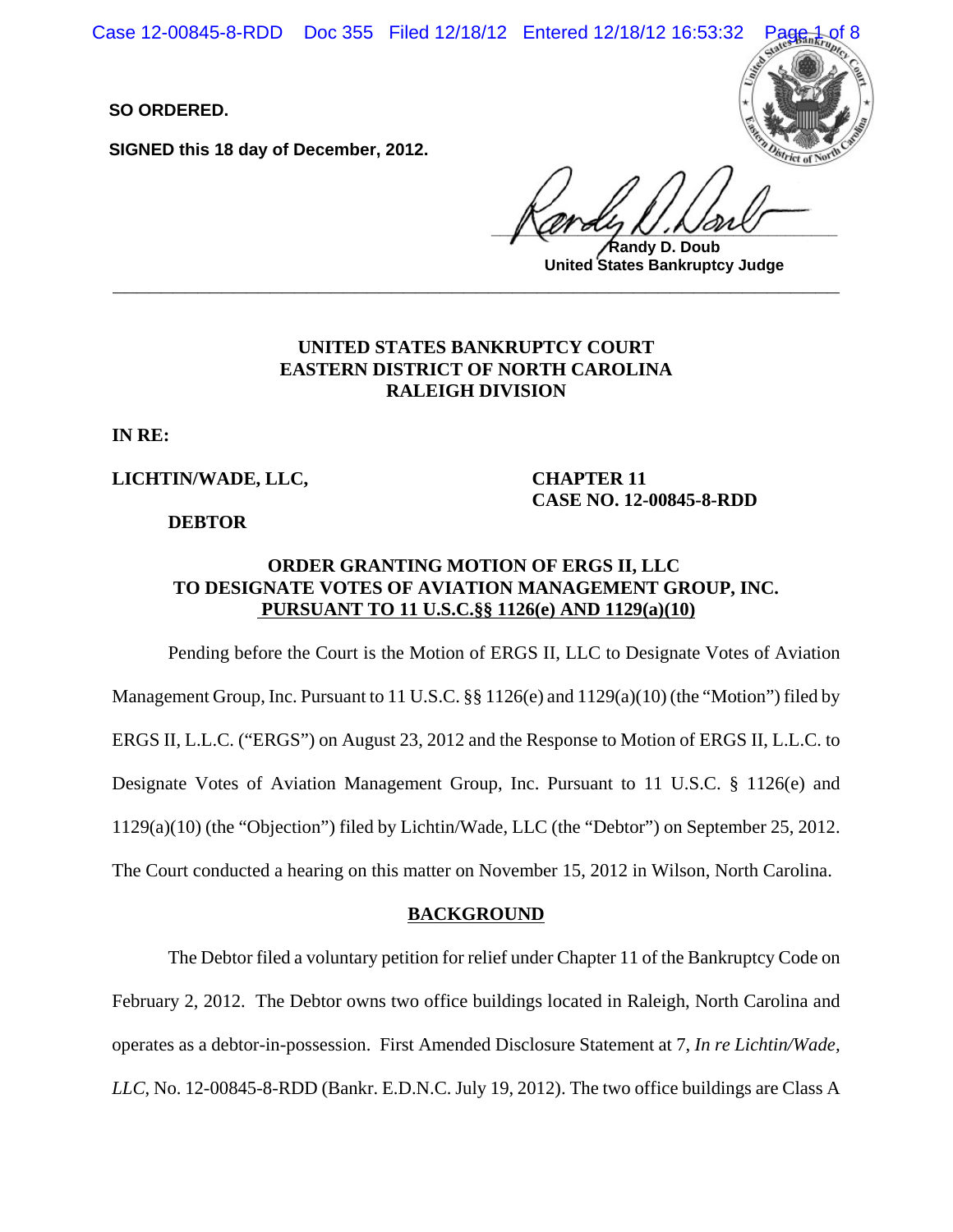office buildings. *Id.* "Each building has approximately 100,000 square feet of rentable space. Each building is approximately 90% leased." *Id.* In addition, the Debtor owns vacant land consisting of approximately twelve acres which is approved for three additional office buildings. *Id.* Prior to the date of filing, the Debtor and Branch Banking and Trust Company ("BB&T") entered into four promissory notes (the "Secured Notes"),<sup>1</sup> secured by all of the Debtor's real property, assignment of rents, and certain of the Debtor's personal property. The four Secured Notes matured on December 15, 2011.

 On March 27, 2012, BB&T entered into an agreement with ERGS, whereby ERGS purchased from BB&T all of its rights, title, and interests in and to the Secured Notes. On May 2, 2012, ERGS filed Proof of Claim No.10 in the secured amount of \$39,236,631.03 representing principal, interest, and fees. On May 29, 2012, the Debtor filed the Objection to Claim, objecting to ERGS's Proof of Claim. On August 8, 2012, the Court entered an order determining that ERGS's claim was to be treated as a secured claim in the amount of \$38,390,000.00, and an unsecured claim in the amount of \$673,661.91.

On April 24, 2012, the Debtor and ERGS entered into a stipulation agreement agreeing and stipulating that the real property owned by the Debtor securing ERGS's claim shall be valued at \$38,390,000.00.

|        | Dated                  | <b>Original Principal Amount</b> |
|--------|------------------------|----------------------------------|
|        | Note 2 May 3, 2007     | \$15,035,000.00                  |
|        | Note 3 August 31, 2007 | \$5,665,512.00                   |
| Note 4 | August 31, 2007        | \$16,800,000.00                  |
| Note 7 | September 13, 2011     | \$1,950,000.00                   |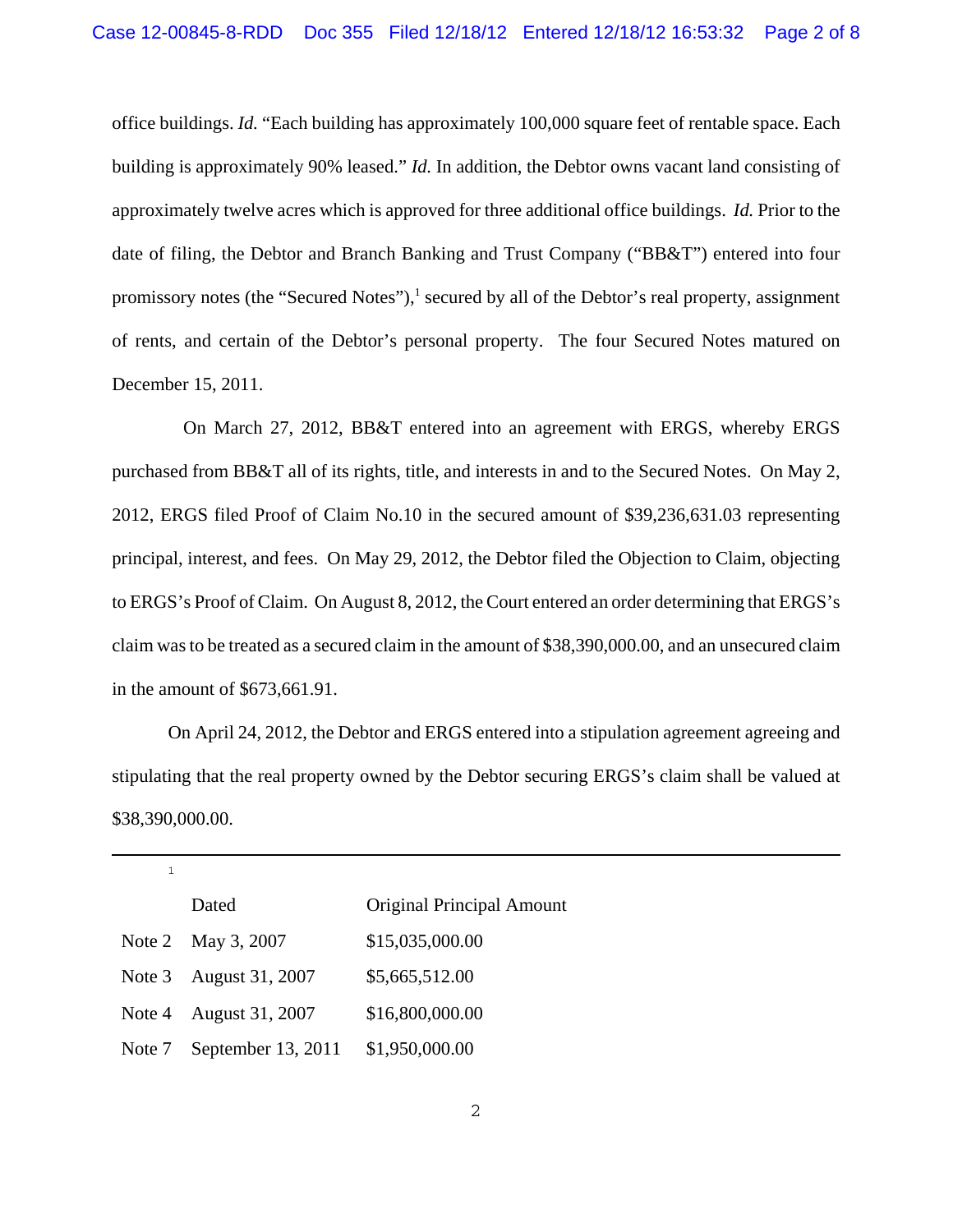On May 20, 2012, Aviation Management Group, Inc. ("AMG") acquired the claims of Caterpillar Financial Services Corporation ("Caterpillar Financial"). On June 28, 2012 AMG filed Proof of Claim No. 19-1 ("POC 19") in the amount of \$11,601.10. POC 19 states it is based on a note/transfer of claim and the amount of secured claim is \$7,569.44 and is accruing interest at an annual rate of 8%. The claim is based on two equipment leases of two back-up generators located in each of the Debtor's two office building. This Court has previously ruled that the equipment leases are in fact disguised security interests. *In re Lichtin/Wade, LLC*, Case No. 12-00845-8-RDD at 7 (Bankr. E.D.N.C. Aug. 8, 2012).

Class 3 of the Second Amended Plan (the "Plan") is comprised of the claims of AMG. The Debtor's Plan proposes to treat the claims as secured claims amortized over three (3) years with interest at 5%. Payments are to begin on the  $15<sup>th</sup>$  day of the first full month following the Effective Date of the Plan. The Debtor asserts that this class is impaired. The Supplement to Disclosure Statement filed on October 15, 2012, shows AMG will receive a total of \$1,798.80 in 2013, \$1,798.80 in 2014 and \$1,349.10 in 2015.

ERGS contends that AMG purchased the Caterpillar claims in bad faith at the direction of Harold Lichtin, principal of the Debtor, for the purpose of creating an artificially impaired class. Further, ERGS contends that the claims of AMG should be classified as insider claims for purposes of 11 U.S.C. § 1129(a)(10) of the Bankruptcy Code. The Debtor responds that AMG is not an alter ego of the Debtor, nor is it in any way controlled by the Debtor. Further the Debtor responds that the Debtor's and AMG's actions do not give rise to the kind of bad faith contemplated by 11 U.S.C.  $§ 1126(e).$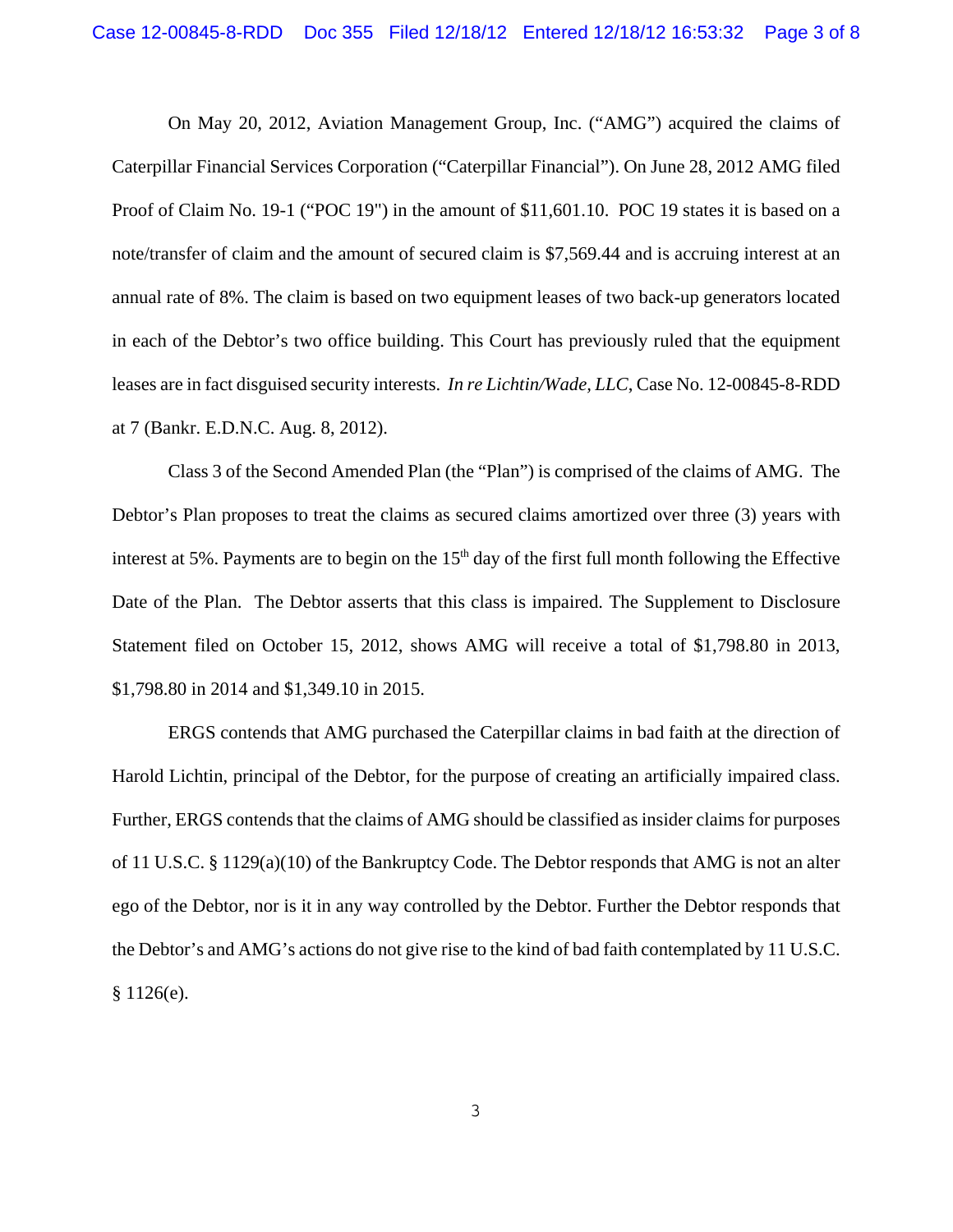Case 12-00845-8-RDD Doc 355 Filed 12/18/12 Entered 12/18/12 16:53:32 Page 4 of 8

The Court finds that AMG is an insider of the Debtor pursuant to 11 U.S.C.  $\S$  1129(a)(10).

Therefore the ballot of AMG will not be recognized for voting purposes.<sup>2</sup>

#### **DISCUSSION**

Section 1129(a)(1) provides that a court shall confirm a debtor's plan of reorganization only

if the plan complies with the applicable provisions of this title. 11 U.S.C.  $\S$  1129(a)(1). Section

1129(a)(10) requires that at least one impaired class vote to accept the plan without regard to the

vote of any insider. Although the Debtor argues that AMG is an impaired class, a closer look at the

class reveals that AMG is in fact an insider.

The term "insider," as it relates to corporate debtors, is defined in  $\S$  101(31)(B) of the

Bankruptcy Code:

(31) The term "insider" includes-

(B) if the debtor is a corporation-

- (i) director of the debtor;
- (ii) officer of the debtor;
- (iii) person in control of the debtor;
- (iv) partnership in which the debtor is a general partner;
- (v) general partner of the debtor; or
- (vi) relative of a general partner, director, officer, or person in control of the debtor.

11 U.S.C. § 101(31)(B).

Determining whether an entity is an insider is a question of fact, which must be determined

on a case-by-case basis. *See In re Broumas*, Nos. 97-1183 & 97-1182, 1998 WL 77842, at \*7 (4th

Cir. 1998) (citing *Browning Interests v. Allison*, 955 F.2d 1008, 1011 (5<sup>th</sup> Cir. 1992)). Excluding

 $2^2$ The Court notes that according to the summary of ballots filed by the Debtor on October 24, 2012 AMG did not file a ballot. In the Second Amended Plan filed on October 15, 2012, the Debtor notes that the AMG class is impaired and is entitled to vote, however, there is a pending objection to the claim which will determine the ability of AMG to vote on the claim once it is resolved.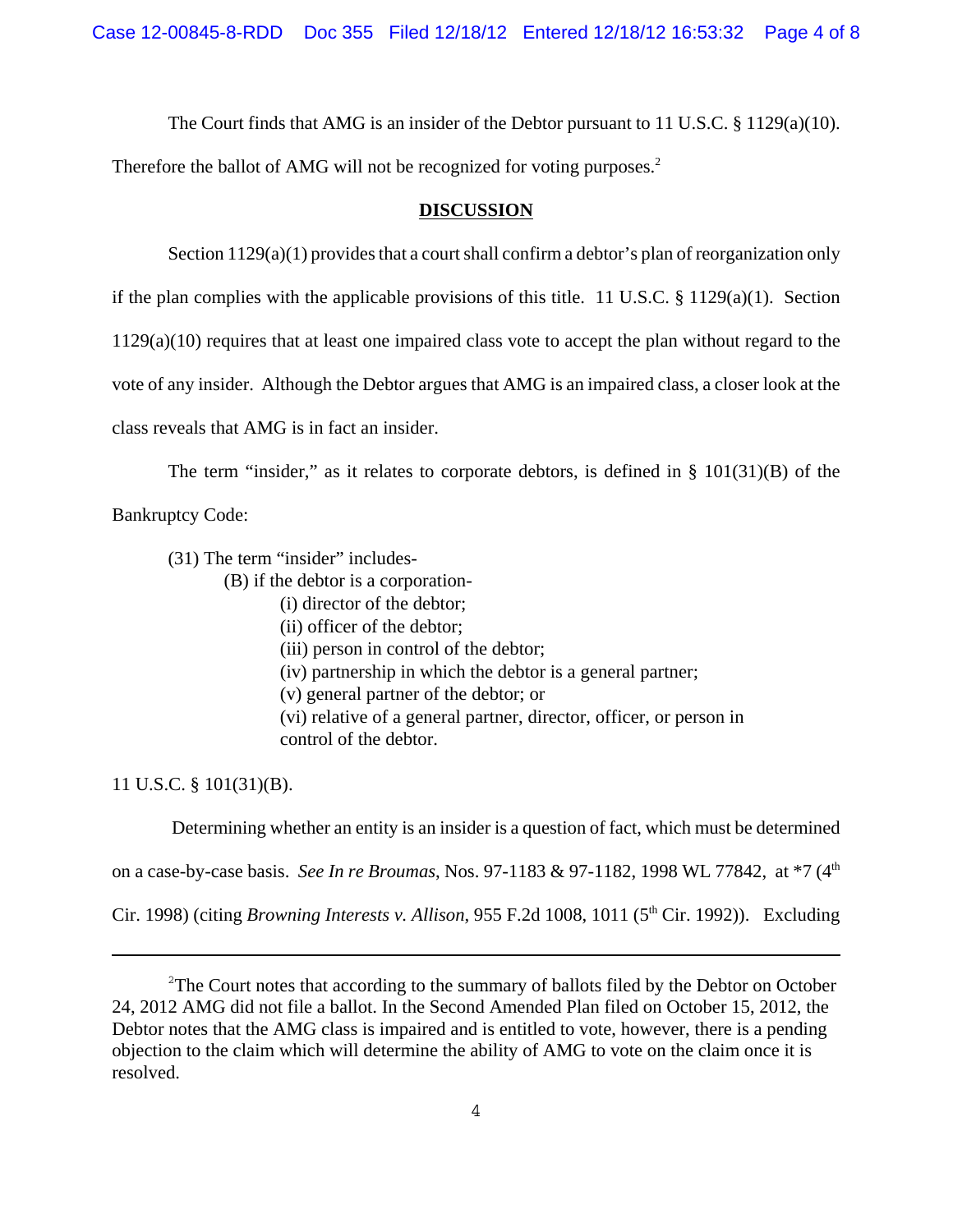insiders from impaired classes who vote on the reorganization plan stems primarily from the desire to protect the interests of other creditors. *In re Gilbert*, 104 B.R. 206, 210 (Bankr. W.D. Mo. 1989). The concern is to "forestall the voting of a creditor who is so beholden to or controlled by the debtor as to in effect be an alter ego of the debtor." *Id.* at 210.

The definition of insider is "illustrative rather than exhaustive." *Longview Aluminum, L.L.C. v. Brandt*, 431 B.R. 193, 196 (N.D. Ill. 2010) (citing *In re Krehl*, 86 F.3d 737, 741-42 (7<sup>th</sup> Cir. 1996)). Section 101(31)(B) uses the word "includes." The use of such a term does not connote that the examples listed are exclusive. Courts have held that "in addition to the individuals and entities actually named, the term also encompasses anyone with 'a sufficiently close relationship with the debtor that his conduct is made subject to closer scrutiny than those dealing at arm's length with the debtor.'" *Id.* (citing *In re Krehl*, 86 F.3d 737, 741-42 (7<sup>th</sup> Cir. 1996)). "[I]nsider analysis invites the Court to consider whether the disputed relationship is similar to or bears characteristics of any of the relationships specified in the statute." *In re Gilbert*, 104 B.R. at 210 (citing *In re Henderson*, 96 B.R. 820, 825 (Bankr. E.D. Tenn. 1989)). The determination of insider status focuses on two factors: "(1) the closeness of the relationship between parties; and (2) whether the transaction in question was arm's length." *Angell v. First Eastern, LLC* (*In re Caremerica, Inc.*), Ap. No. 08- 00157-8-JRL, at 8 (citing *Schubert v. Lucent Tech. Inc.* (*In re Winstar Commc'n*) 554 F.3d 382, 396  $(3<sup>rd</sup> Cir. 2009)$ ).

In this case, the Debtor is a limited liability company as opposed to a corporation. Courts have held that the Bankruptcy Code's definition of "corporation" as defined in § 101(9) includes the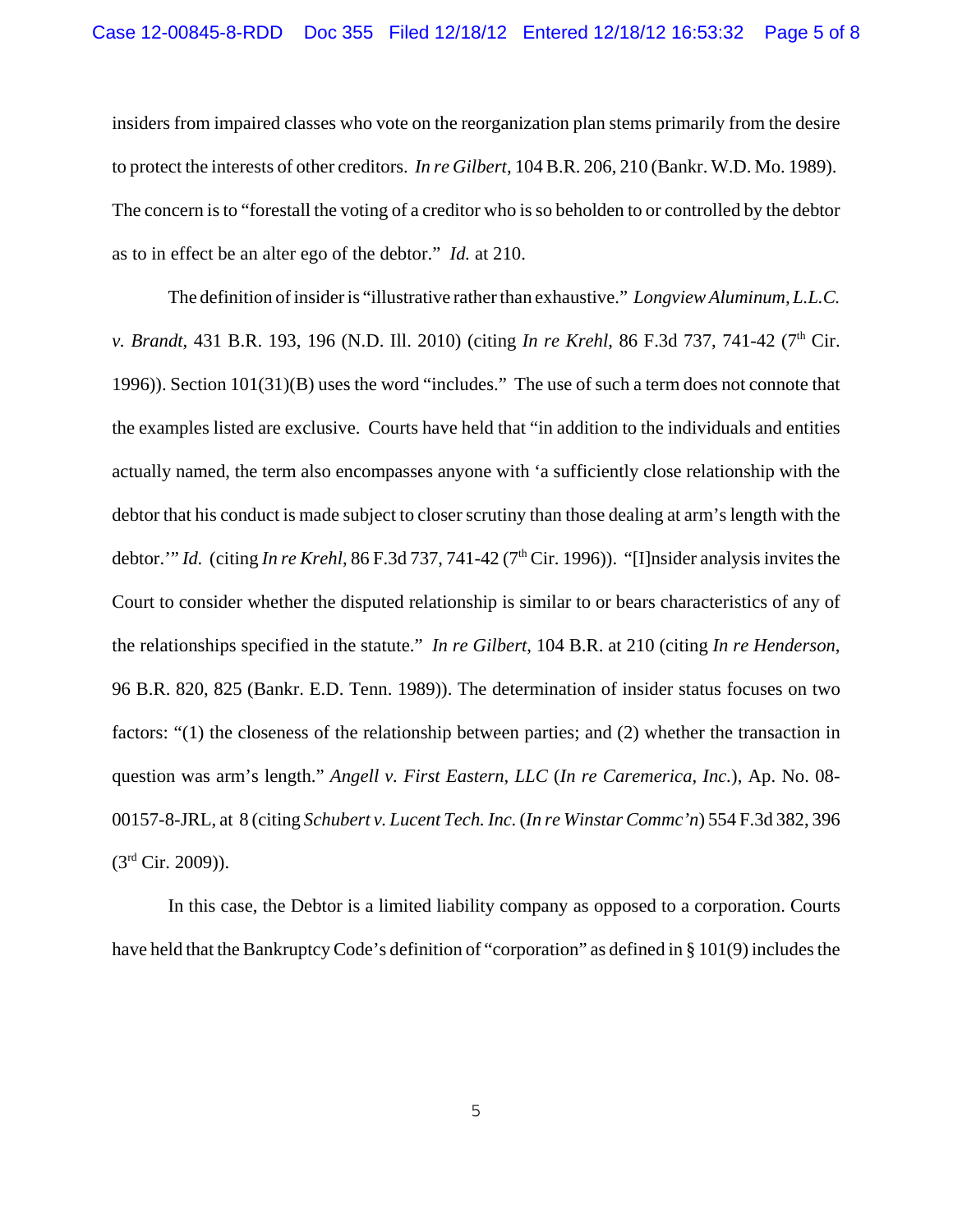limited liability company.<sup>3</sup> "[L]imited liability companies and similar entities . . . fall under the definition of a corporation in the Bankruptcy Code § 101." *See* Fed R. Bankr. P. 7007.1 Advisory Committee Note (2009).

On July 10, 2012, ERGS deposed William Graef, the president of AMG. At the hearing on November 15, 2012, portions of Mr. Graef's deposition testimony were read into the record. AMG provides management and consulting expertise for the operation of private aircraft owned by individuals and companies. William Graef Deposition, p. 10. AMG provides services to Lichtin Corporation, the manager of the Debtor, which is solely owned and controlled by Harold S. Lichtin. *Id.* at p. 12. Mr. Lichtin owns an aircraft and AMG has provided services to Mr. Lichtin since 1998. *Id.* at p. 11. Lichtin Corporation is billed annually in the approximate amount of \$400,000.00 for AMG's services. *Id.* at p. 13. Mr. Graef personally pilots Mr. Lichtin's plane. *Id.* at p. 14. In addition to piloting, AMG provides support services for the aircraft, including maintenance services, cleaning services and scheduling services for Mr. Lichtin's trips. *Id.* at p. 15. Within the last eighteen (18) months, Lichtin Corporation has not paid AMG on a timely basis and currently owes AMG \$200,000.00. *Id.* at 46. AMG, however, continues to provide services to Lichtin Corporation. *Id.* at 48.

 $3A$  limited liability company ("LLC") "is owned by members who have the same protection from liability as shareholders of a corporation. Thus, although the members of an LLC are in some respects similar to partners in a partnership, they are not general partners. Even if they were partners, their protection from liability would render the entity the type of partnership association falling within subsection (A)(ii), thus making the limited liability company fall within the Code's definition of "corporation." 2 COLLIER ON BANKRUPTCY ¶ 101.09 (Alan N. Resnick & Henry J. Sommer eds. 16<sup>th</sup> ed. 2009) (citing *Broyhill v. DeLuca*, 194 B.R. 65, 74 (Bankr. E.D. Va. 1996); *In re ICLNS Notes Acquisition, L.L.C.*, 259 B.R. 289 (Bankr. N.D. Ohio 2001)).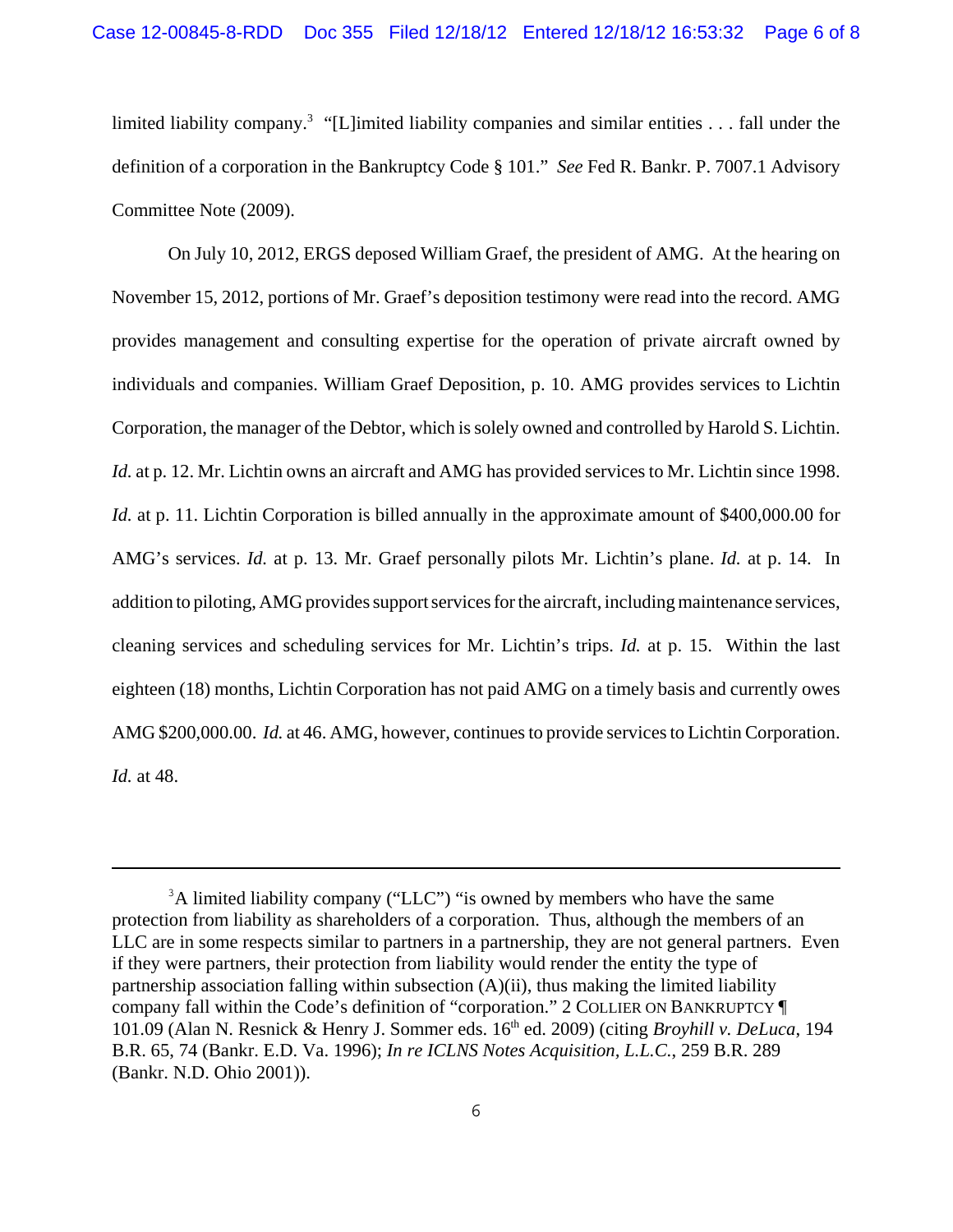AMG has never purchased a claim in a bankruptcy proceeding prior to purchasing the Caterpillar claims in the Debtor's case. *Id.* at p. 18. Mr. Graef testified that Mr. Lichtin called him regarding the Caterpillar claims in early May of 2012. *Id.* at 25. Mr. Graef testified that Mr. Lichtin inquired as to whether Mr. Graef would be willing to purchase the Caterpillar claims. *Id.* at 28. Mr. Graef testified that he understood that if he purchased the claims, AMG would have the opportunity to cast a vote in favor of the Plan. *Id.* at 29. AMG purchased the claims one day prior to the ballot due date so that AMG as a secured creditor could cast a vote in favor of the plan. *Id.* at 36-37. Mr. Graef testified that he did not have any hesitation in purchasing the claims because Mr. Lichtin was a friend. *Id.* at 30. Further, Mr. Graef did not review any documents, leases or bankruptcy filings prior to deciding to purchase the Caterpillar claims. *Id.* at 31. Mr. Graef testified that he cast a ballot accepting the Chapter 11 Plan of Reorganization without ever reading the terms of the plan because he had confidence in Mr. Lichtin as a businessman. *Id.* at 37-38. Mr. Graeff was not aware that the plan proposed to stretch out the debt owed to Caterpillar and pay it over five (5) years at \$200.00 per month. *Id.* at 38. Mr. Graef testified that he did not have a business justification for purchasing the Caterpillar claims but was doing this strictly to help Mr. Lichtin. *Id.* at 45. Mr. Graef testified that AMG has roughly 120 clients and that Lichtin Corporation is one its top 15 larger clients. *Id.* at 53-54.

ERGS contends that AMG is a nonstatutory insider based on Mr. Graef's personal relationship with Mr. Lichtin developed over a fourteen-year business relationship. The Court agrees, and finds that AMG is a nonstatutory insider. Based on Mr. Graeff's testimony it is clear AMG purchased the Caterpillar claims for the sole purpose of helping out Mr. Lichtin. He testified that after Mr. Lichtin called him and requested that AMG purchase the claims, it purchased the